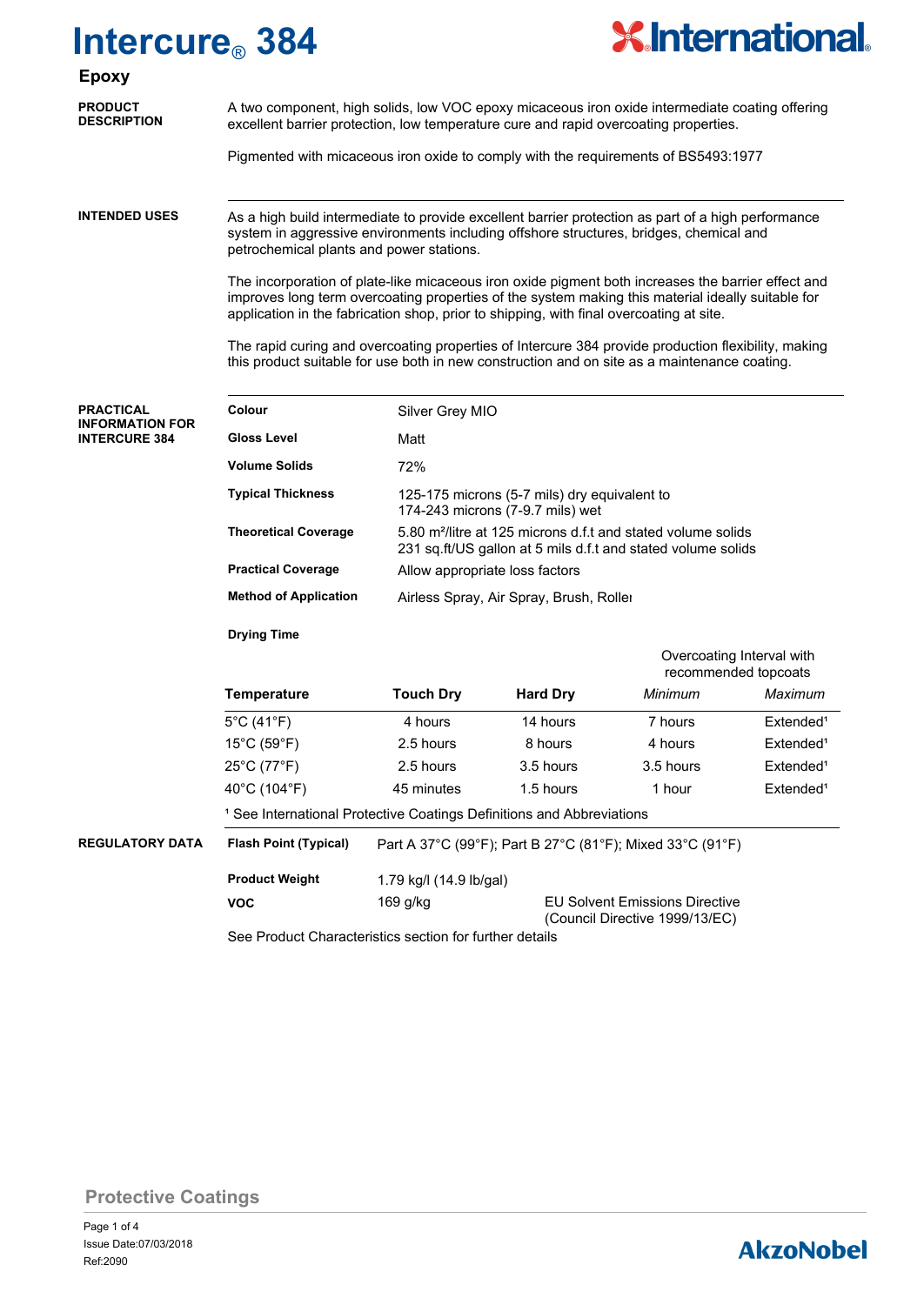# **Intercure**® **384**



**Epoxy SURFACE** 

**PREPARATION**

All surfaces to be coated should be clean, dry and free from contamination. Prior to paint application all surfaces should be assessed and treated in accordance with ISO 8504:2000.

Oil or grease should be removed in accordance with SSPC-SP1 solvent cleaning.

#### **Abrasive Blast Cleaning**

Abrasive blast clean to Sa2½ (ISO 8501-1:2007) or SSPC-SP6. If oxidation has occurred between blasting and application of Intercure 384, the surface should be reblasted to the specified visual standard.

Surface defects revealed by the blast cleaning process should be ground, filled, or treated in the appropriate manner.

#### **Shop Primed Steel**

Weld seams and damaged areas should be blast cleaned to Sa2<sup>1</sup>/<sub>2</sub> (ISO 8501-1:2007) or SSPC-SP6.

If the shop primer shows extensive or widely scattered breakdown overall sweep blasting may be necessary.

#### **Metallic Zinc Primed Surfaces**

Ensure that the surface of the primer is clean, dry and free from contamination and zinc salts before application of Intercure 384. Ensure zinc primers are fully cured before overcoating.

| <b>APPLICATION</b> | <b>Mixing</b>                      | Material is supplied in two containers as a unit. Always mix a complete unit<br>in the proportions supplied. Once the unit has been mixed it must be used<br>within the working pot life specified.<br>Agitate Base (Part A) with a power agitator.<br>(1)<br>Combine entire contents of Curing Agent (Part B) with Base<br>(2)<br>(Part A) and mix thoroughly with power agitator. |                                                                                                                                       |  |  |
|--------------------|------------------------------------|-------------------------------------------------------------------------------------------------------------------------------------------------------------------------------------------------------------------------------------------------------------------------------------------------------------------------------------------------------------------------------------|---------------------------------------------------------------------------------------------------------------------------------------|--|--|
|                    | <b>Mix Ratio</b>                   | $3.00$ part(s) : 1.00 part(s) by volume                                                                                                                                                                                                                                                                                                                                             |                                                                                                                                       |  |  |
|                    | <b>Working Pot Life</b>            | $5^{\circ}$ C (41 $^{\circ}$ F)<br>$15^{\circ}$ C (59 $^{\circ}$ F)<br>90 minutes<br>90 minutes                                                                                                                                                                                                                                                                                     | 25°C (77°F)<br>40°C (104°F)<br>30 minutes<br>60 minutes                                                                               |  |  |
|                    | <b>Airless Spray</b>               | Recommended                                                                                                                                                                                                                                                                                                                                                                         | Tip Range 0.38-0.58 mm (15-23 thou)<br>Total output fluid pressure at spray tip not less<br>than 176 kg/cm <sup>2</sup> (2503 p.s.i.) |  |  |
|                    | <b>Air Spray</b><br>(Pressure Pot) | Recommended (5%<br>thinning required)                                                                                                                                                                                                                                                                                                                                               | Gun<br>DeVilbiss MBC or JGA<br>Air Cap<br>704 or 765<br>Fluid Tip<br>F                                                                |  |  |
|                    | <b>Brush</b>                       | Suitable - small areas<br>only                                                                                                                                                                                                                                                                                                                                                      | Typically 75 microns (3.0 mils) can be achieved                                                                                       |  |  |
|                    | Roller                             | Suitable - small areas<br>only                                                                                                                                                                                                                                                                                                                                                      | Typically 75 microns (3.0 mils) can be achieved                                                                                       |  |  |
|                    | <b>Thinner</b>                     | International GTA220                                                                                                                                                                                                                                                                                                                                                                | Do not thin more than allowed by local<br>environmental legislation                                                                   |  |  |
|                    | <b>Cleaner</b>                     | International GTA822                                                                                                                                                                                                                                                                                                                                                                |                                                                                                                                       |  |  |
|                    | <b>Work Stoppages</b>              | Do not allow material to remain in hoses, gun or spray equipment.<br>Thoroughly flush all equipment with International GTA822. Once units of<br>paint have been mixed they should not be resealed and it is advised that<br>after prolonged stoppages work recommences with freshly mixed units.                                                                                    |                                                                                                                                       |  |  |
|                    | Clean Up                           | Clean all equipment immediately after use with International GTA822. It is<br>good working practice to periodically flush out spray equipment during the<br>course of the working day. Frequency of cleaning will depend upon amount<br>sprayed, temperature and elapsed time, including any delays.                                                                                |                                                                                                                                       |  |  |
|                    |                                    | All surplus materials and empty containers should be disposed of in<br>accordance with appropriate regional regulations/legislation.                                                                                                                                                                                                                                                |                                                                                                                                       |  |  |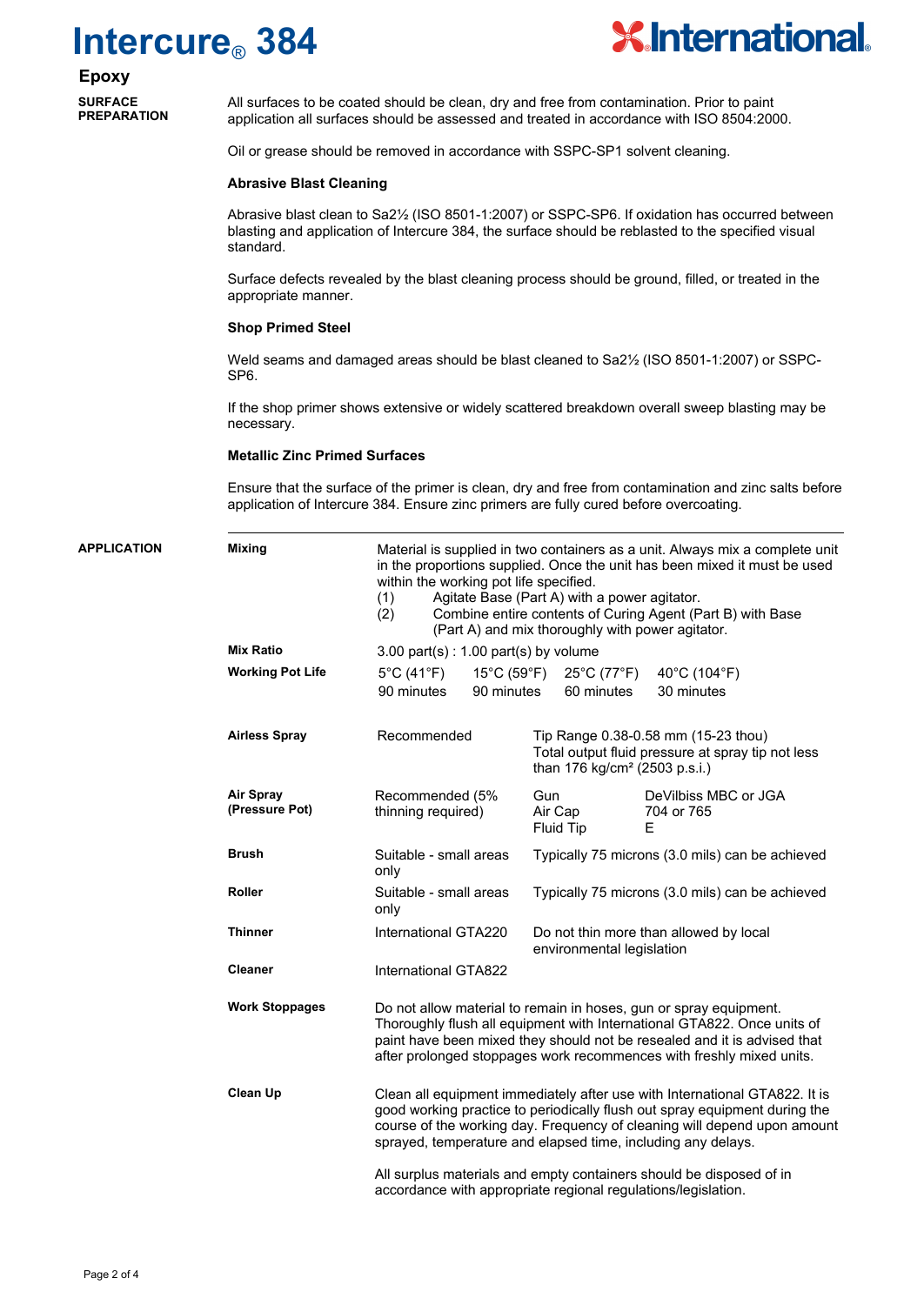## **Intercure**® **384**



#### **Epoxy**

**PRODUCT CHARACTERISTICS**

Intercure 384 is capable of curing at temperatures below 0°C (32°F). However, this product should not be applied at temperatures below  $0^{\circ}$ C (32 $^{\circ}$ F) where there is a possibility of ice formation on the substrate.

This product must only be thinned using recommended International GTA220 thinners. The use of alternative thinners, particularly those containing ketones, can severely inhibit the curing mechanism of the coating.

Surface temperature must always be a minimum of 3°C (5°F) above dew point.

Over-application of Intercure 384 will extend both the minimum overcoating periods and handling times, and may be detrimental to long term overcoating properties.

Absolute measured adhesion of topcoats to aged Intercure 384 is less than that to fresh material, however, it is adequate for the specified end use.

This product is frequently used as a 'travel coat' prior to final overcoating on site. To ensure best extended overcoating properties ensure over-application does not occur and that the surface is fully cleaned of any contamination which may be present in the surface texture due to the coarse nature of the micaceous iron oxide pigmentation.

In common with all epoxies Intercure 384 will chalk and discolour on exterior exposure. However, these phenomena are not detrimental to anti-corrosive performance.

As with all products with high micaceous iron oxide levels, only relatively dark colours can be formulated, consequently with some colours of thin film finishes two coats may be needed to give good coverage.

Intercure 384 is not designed for continuous water immersion.

This product has the following specification approvals:

- BS5493:1977 KUID & KF1F (minimum 80% MIO by weight of total pigment)
- UK Department of Transport Item No.112

Note: VOC values are typical and are provided for guidance purpose only. These may be subject to variation depending on factors such as differences in colour and normal manufacturing tolerances.

**SYSTEMS COMPATIBILITY** Please consult International Protective Coatings for specific information regarding application to prefabrication primers.

The following primers are recommended for Intercure 384:

Intercure 200HS Interzinc 12 - mist coat may be required Intercure 324 Interzinc 22 - mist coat may be required<br>Intercure 202 Interzinc 42 Intercure 202 Intergard 251 Interzinc 52 Intergard 269 Interzinc 135 Interzinc 315

The following topcoats are recommended for Intercure 384:

Interfine 629HS Intergard 740 Interthane 990

For other suitable topcoats/intermediates, consult International Protective Coatings.